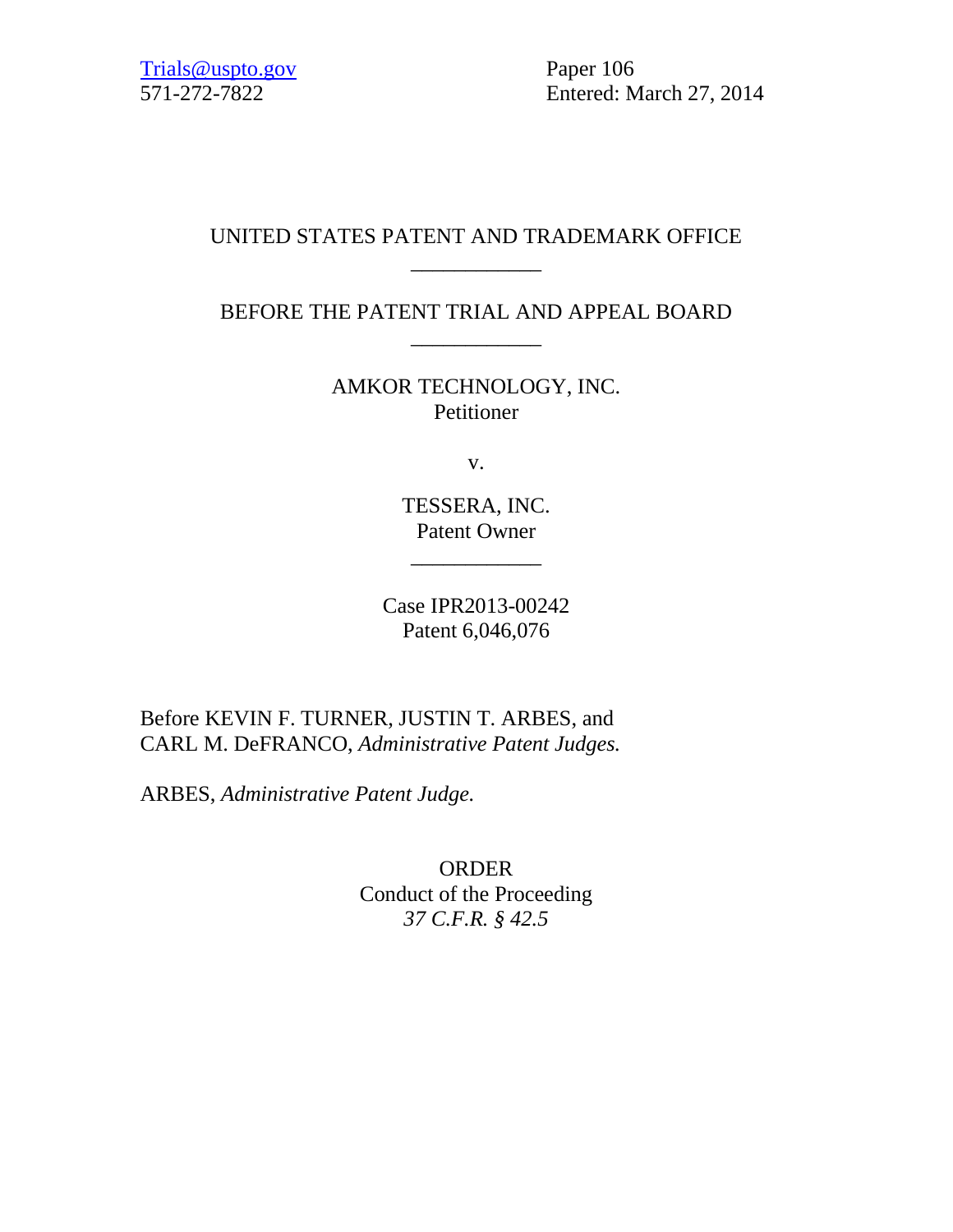$\overline{a}$ 

A conference call in the above proceeding was held on March 24, 2014, among respective counsel for Petitioner and Patent Owner, and Judges Turner and Arbes.<sup>1</sup> Patent Owner requested the call to seek authorization to file a motion to strike portions of Petitioner"s reply (Paper 102) and exhibits submitted with the reply.

Patent Owner argued that Petitioner"s reply contains improper new argument regarding one of the prior art references at issue in this proceeding, U.S. Patent No. 4,681,718 ("Oldham") (Ex. 1003). *See* 37 C.F.R. § 42.23(b) (a reply "may only respond to arguments raised in the corresponding . . . patent owner response"); Rules of Practice for Trials Before the Patent Trial and Appeal Board and Judicial Review of Patent Trial and Appeal Board Decisions; Final Rule, 77 Fed. Reg. 48,612, 48,620 (Aug. 14, 2012) ("Oppositions and replies may rely upon appropriate evidence to support the positions asserted. Reply evidence, however, must be responsive and not merely new evidence that could have been presented earlier to support the movant's motion."). According to Patent Owner, Petitioner relied on one embodiment described in columns 1, 3, and 7-9 of Oldham in its petition, but relied on a different embodiment allegedly described in, for example, column 16 and claim 17 of Oldham in its reply. *See, e.g.*, Paper 1 at 45-50; Paper 102 at 1-2. Patent Owner argued that Petitioner admitted as much in the first paragraph of its reply by stating that Patent Owner"s response ignored a "second, more relevant embodiment" allegedly teaching "encapsulating "an electrical component" without filler." *See* Paper 102 at 1. Patent Owner argued that the newly cited portions of Oldham directed to the

 $<sup>1</sup>$  A court reporter, retained by Patent Owner, was present on the call. Patent</sup> Owner shall file the transcript of the call as an exhibit in this proceeding.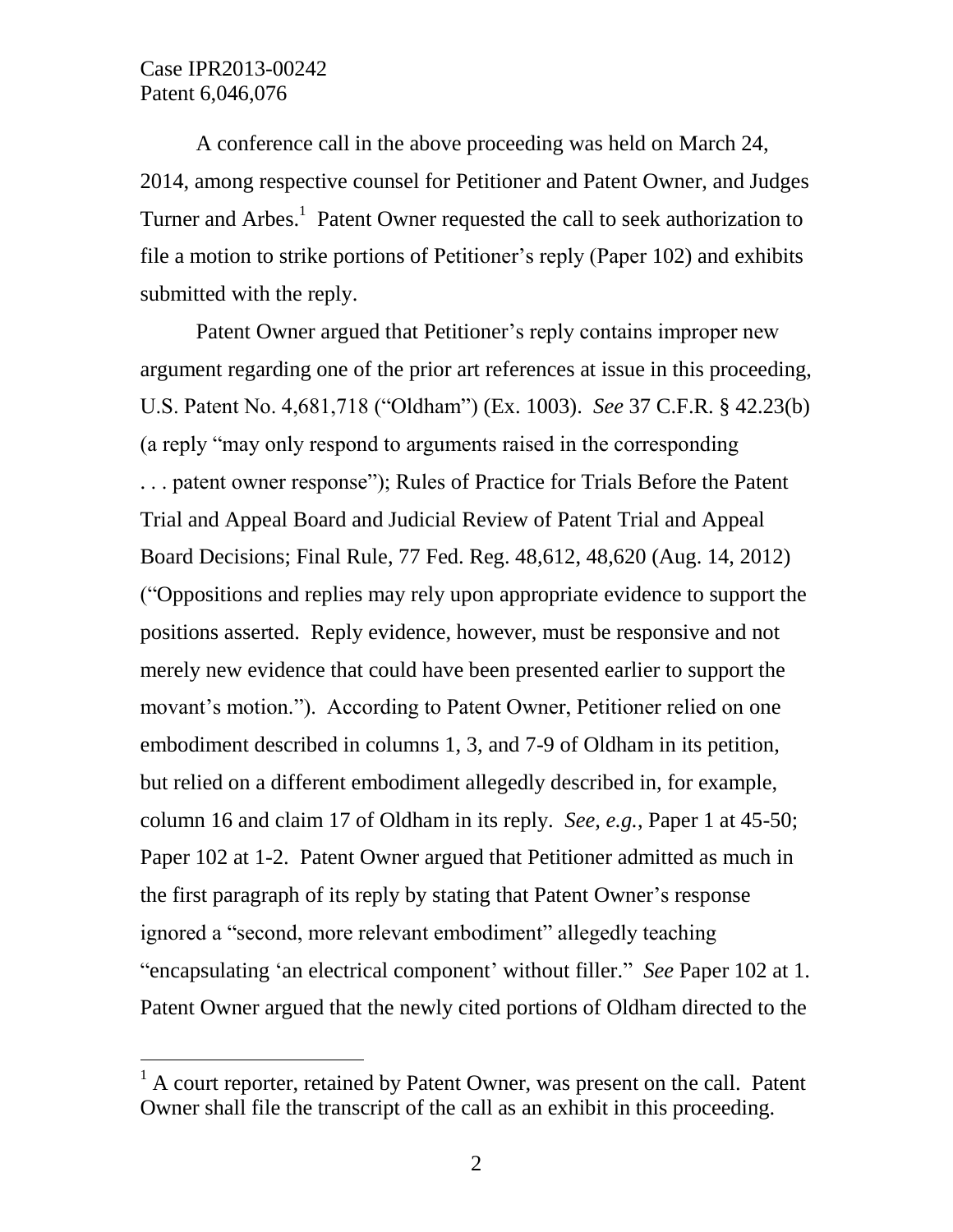## Case IPR2013-00242 Patent 6,046,076

"second" embodiment were never addressed or relied on in the petition, and it would be prejudicial to Patent Owner to have to address the improper new arguments in depositions and at the oral hearing in this proceeding.

Petitioner responded that the different portions of Oldham cited in the petition and reply describe the same embodiment (allegedly claimed in claim 17 of Oldham). Petitioner stated that it only pointed out the additional portions in the reply in response to Patent Owner"s response argument that the originally cited excerpts were ambiguous. Patent Owner disputed Petitioner"s characterization of the various cited portions of Oldham as allegedly describing the same embodiment. The Board took the matter under advisement.

Upon further review of the petition, reply, and Oldham, we are persuaded that a motion to strike is appropriate under the particular factual circumstances of this case. Patent Owner has made a threshold showing that Petitioner in its reply is relying on a different embodiment of Oldham from that which was relied on in the petition. Briefing from the parties is warranted to determine whether the reply arguments properly respond to Patent Owner"s response. *See* 37 C.F.R. § 42.23(b). Patent Owner in its motion shall cite the specific portions of Petitioner"s reply and exhibits that Patent Owner believes should be stricken.

In consideration of the foregoing, it is hereby:

ORDERED that Patent Owner is authorized to file a motion to strike portions of Petitioner"s reply and exhibits submitted with the reply, limited to five pages, by March 31, 2014; and

FURTHER ORDERED that Petitioner is authorized to file an opposition, limited to five pages, by April 3, 2014.

3